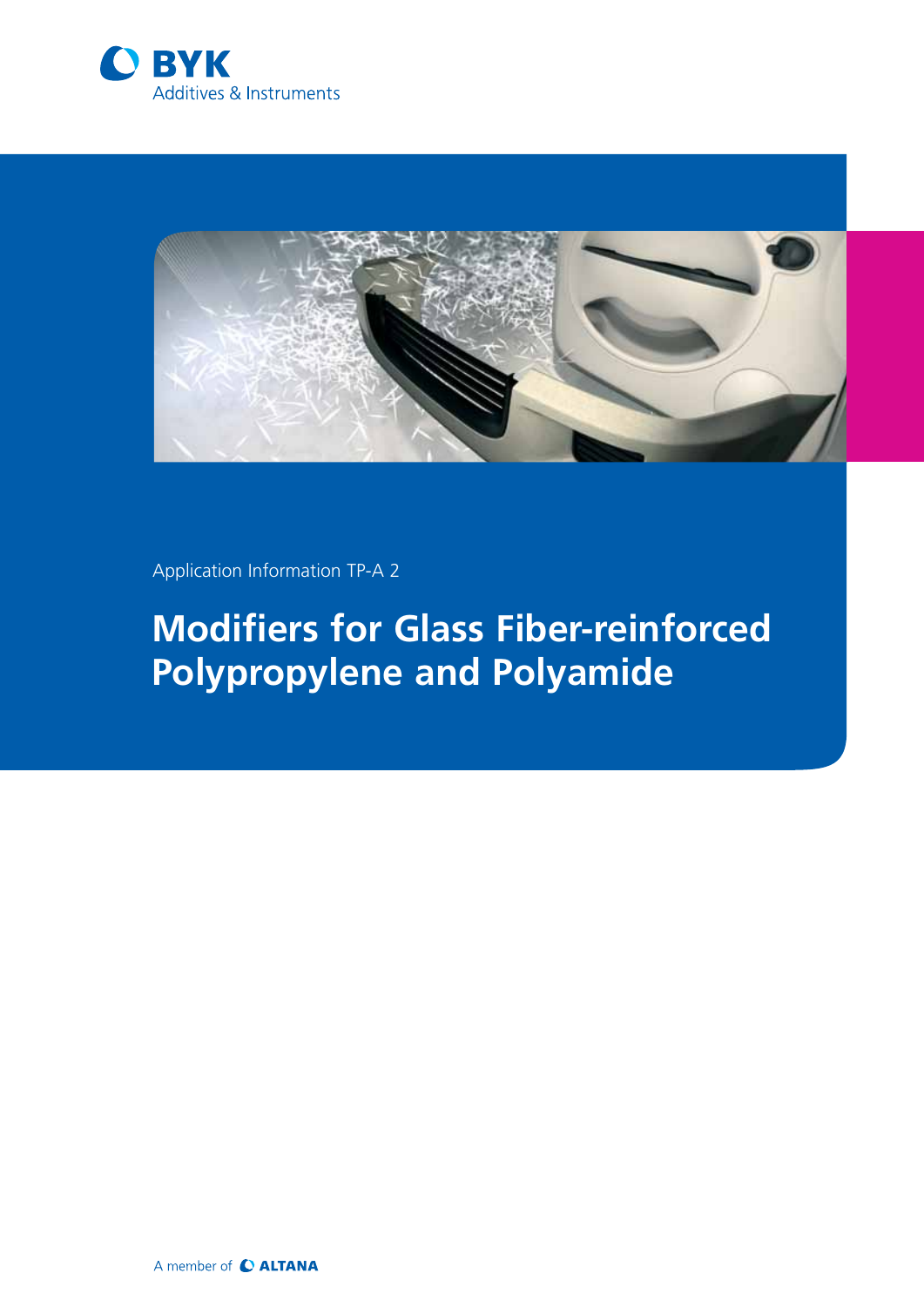# **Basic Principles**

Polypropylene is one of the most significant plastics of all in terms of quantity. This is due firstly to the diverse application possibilities and secondly, to the extremely attractive manufacturing costs. In the past, polypropylene was mainly used for inexpensive tasks which were not particularly demanding. But for some time now this interesting material has tapped into more and more fields of application which were previously reserved for the so-called technical thermoplastics, such as polyamides, ABS, etc. This has been made possible by factors including the use of functional fillers such as talc and glass fibers. Now glass fibers are being used, so today we see more and more coupling agents (adhesion promoters) also being employed, enabling the chemical bonding of the sized glass fibers to the polymer matrix (figure 1). This has given rise to a substantial improvement in the mechanical property profile of the resulting compounds, which have been able to replace technical thermoplastics in the most diverse applications as a result of their continuously increasing level of properties.

A key field of application for glass fiberreinforced polypropylene is automotive engineering. Figure 2 shows a typical example of the induction manifold of a combustion engine which was previously manufactured out of metal. Later on, technical thermoplastics (polyamide/GF) were used and finally the product is now produced using the considerably cheaper and, equally important, lighter PP/GF solution.

#### **Glass Fibers in Polypropylene**

**Better Incorporation in the PP Matrix when Using SCONA Coupling Agents**



figure 1

### **Induction Manifold of a Combustion Engine as a Typical Example of a Component Made from Glass Fiber-reinforced PP**



figure 2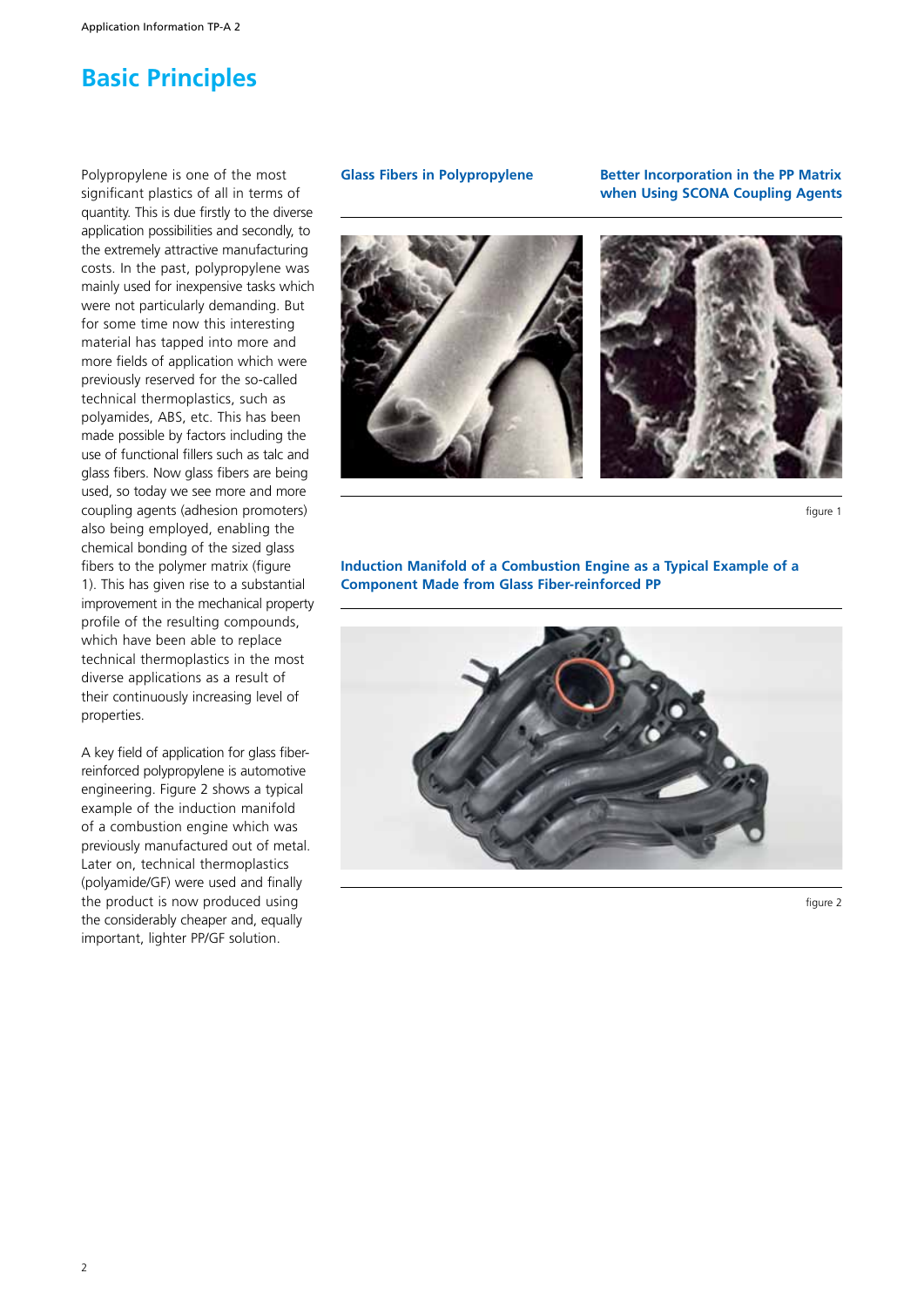# **SCONA Modifiers in Glass Fiber-reinforced PP and PA**



figure 3

## **Chemistry of the SCONA Coupling Agents for Glass Fiber-reinforced PP and PA**



Coupling agents are used in glass fiber-reinforced compounds to increase the incorporation of the fibers in the polymer matrix, thereby significantly improving the compound's mechanical properties. Figure 3 shows this by means of selected characteristics.

In industry it is also important for the coupling agents to raise the thermal stability (according to DIN EN ISO 75-1, -2, method A) from 70 °C to above 150 °C, which substantially broadens the application possibilities of the compound.

#### **Chemistry of the Modifiers**

The SCONA modifiers are always non-polar base polymers, which are functionalized with different monomers in a grafting process (figure 4). With regard to the modifiers used as couplers in glass fiber-reinforced polypropylene and polyamide, it is the base polymer PP that is mainly functionalized with maleic acid anhydride (MAH).

All SCONA Products are grafted in the solid phase according to a patented method, whereas usually the monomers are melt-grafted to the polymers. Greater levels of functionalization can be achieved in solid phase grafting, which results in lower quantities of the modifier being used in the compound. The content of volatile organic compounds (VOC) in the products manufactured according to this method is extremely low. In addition, the lower process temperature means that the base polymer is less damaged and consequently a higher molecular weight is noticeable in the improved mechanical characteristic values.

More details on the technology of SCONA modifiers can be found in the brochure TP-TI 2 "Technology of the SCONA plastic modifiers".

# **Improving Mechanical Properties by Using a Coupling Agent**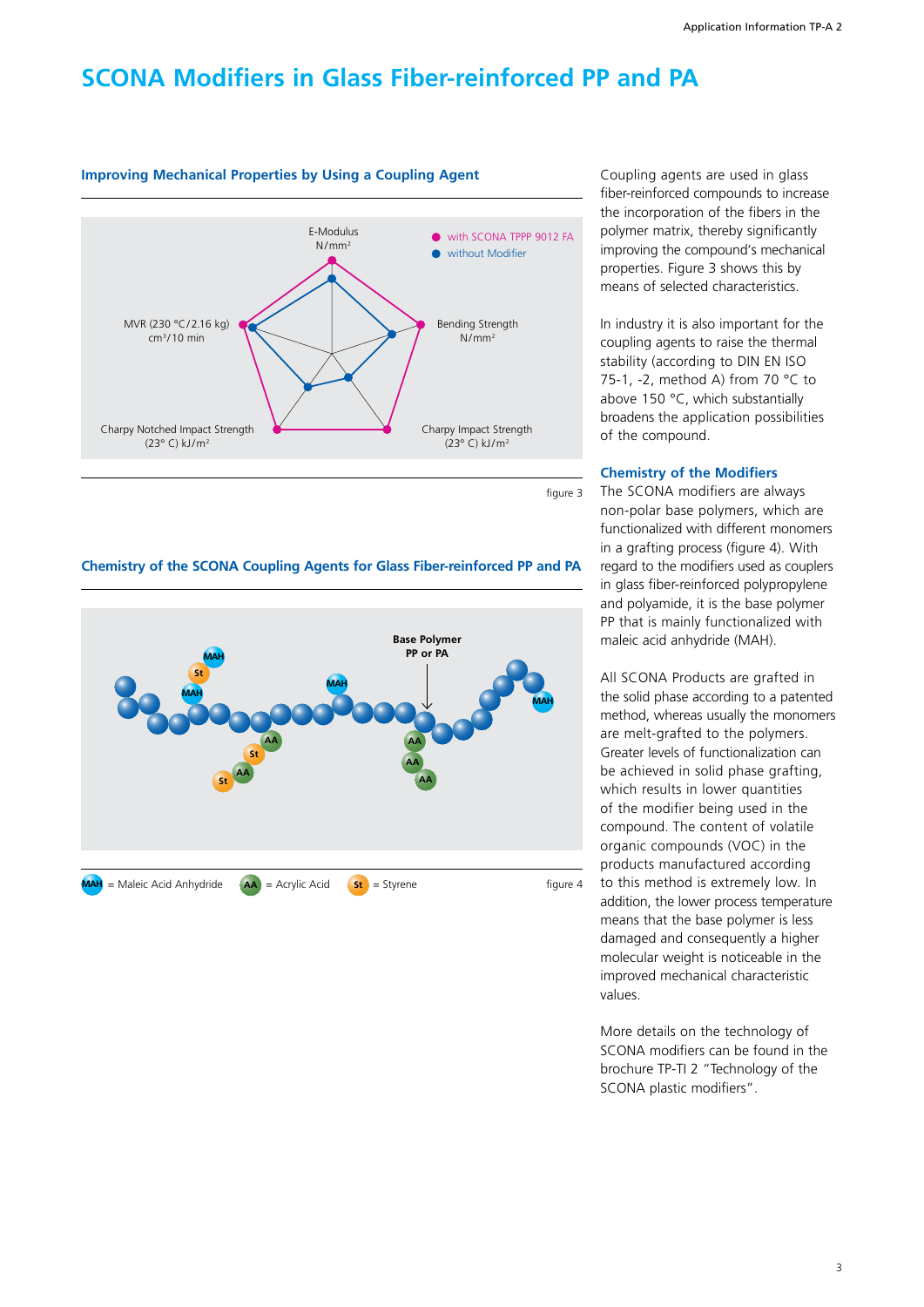The technology also provides the possibility of grafting in a two-stage process. In the first stage, a normal solid phase grafting is carried out, which is then followed by a melt grafting in the second stage (figure 5). This combination enables even greater grafting levels to be achieved.

SCONA modifiers that were produced solely according to the solid phase process are the "SCONA TP..." products. The combined process produces the "SCONA TS..." products.

#### **Mechanism of Action**

As already mentioned and also shown in figure 1, the coupling agent brings about a stronger incorporation of the glass fibers in the polymer matrix, for which it must interact with the glass fibers. In fact, this interaction does not take place directly with the glass surface, but as the glass fibers produced are all provided with a surface coating (size) for strength purposes, the interaction is with this size. Specifically in the present case, this means a reaction of the MAH groups of the coupling agent with the amino groups of the silane of the size. The reaction results in an extremely stable imide structure.

#### **Advantages of SCONA Modifiers**

One of the most important fields of application for PP/GF is automotive engineering. For years now it has been increasingly important to reduce VOC (Volatile Organic Compounds) emissions. A not inconsiderable contribution to reducing these emissions is made by PP/GF compounds and, in particular, the coupling agents used. Coupling agents which were meltgrafted contain large quantities of cleavage products, both of the base polymer and the peroxide, which is required for the grafting reaction. As a result of the special SCONA manufacturing technology, we are able to significantly reduce the VOC content, since the chemical reaction is followed by a flushing process in which the volatile components (VOCs) are flushed out (figure 7).

Figure 8 shows a comparison of SCONA TPPP 9012 FA (solid phase grafting) with different competitive products, which were all melt grafted.

All products are used as coupling agents for the manufacture of PP/GF compounds. The high effectiveness of the SCONA product results from the high content of bound MAH.

#### **Combined Solid Phase/Melt Grafting**



figure 5

### **Reaction of the Coupling Agent with the Glass Fiber Size**



figure 6

#### **Comparsion of VOC Content of Coupling Agents**

| <b>Polymer</b>            | VOC (Mean Value) µg/g* |
|---------------------------|------------------------|
| <b>SCONA TPPP 9012 GA</b> | 88                     |
| <b>SCONA TPPP 8112 GA</b> | 127                    |
| PP-g-MAH (Melt Grafting)  | 158                    |
| PP (non-grafted)          | 34                     |

\*based on VDA 277 figure 7

### **Comparison of Different Coupling Agents for Glass Fiber-reinforced Polypropylene**

| <b>Modifier</b>                         | Grafting | (190 °C/2.16 kg) | MFR g/10 min. MAH Content % |      |       | <b>Yellowness</b><br>Index |
|-----------------------------------------|----------|------------------|-----------------------------|------|-------|----------------------------|
|                                         |          |                  | total                       | free | bound |                            |
| Sample 1                                | Melt     | 260              | 0.95                        | 0.24 | 0.71  | 32                         |
| Sample 2                                | Melt     | 280              | 0.9                         | 0.3  | 0.6   | 22                         |
| Sample 3                                | Melt     | 380              | 0.80                        | 0.2  | 0.69  | 28.1                       |
| <b>SCONA TPPP 9012 FA   Solid phase</b> |          | 123              | 0.98                        | 0.02 | 0.96  | 6.8                        |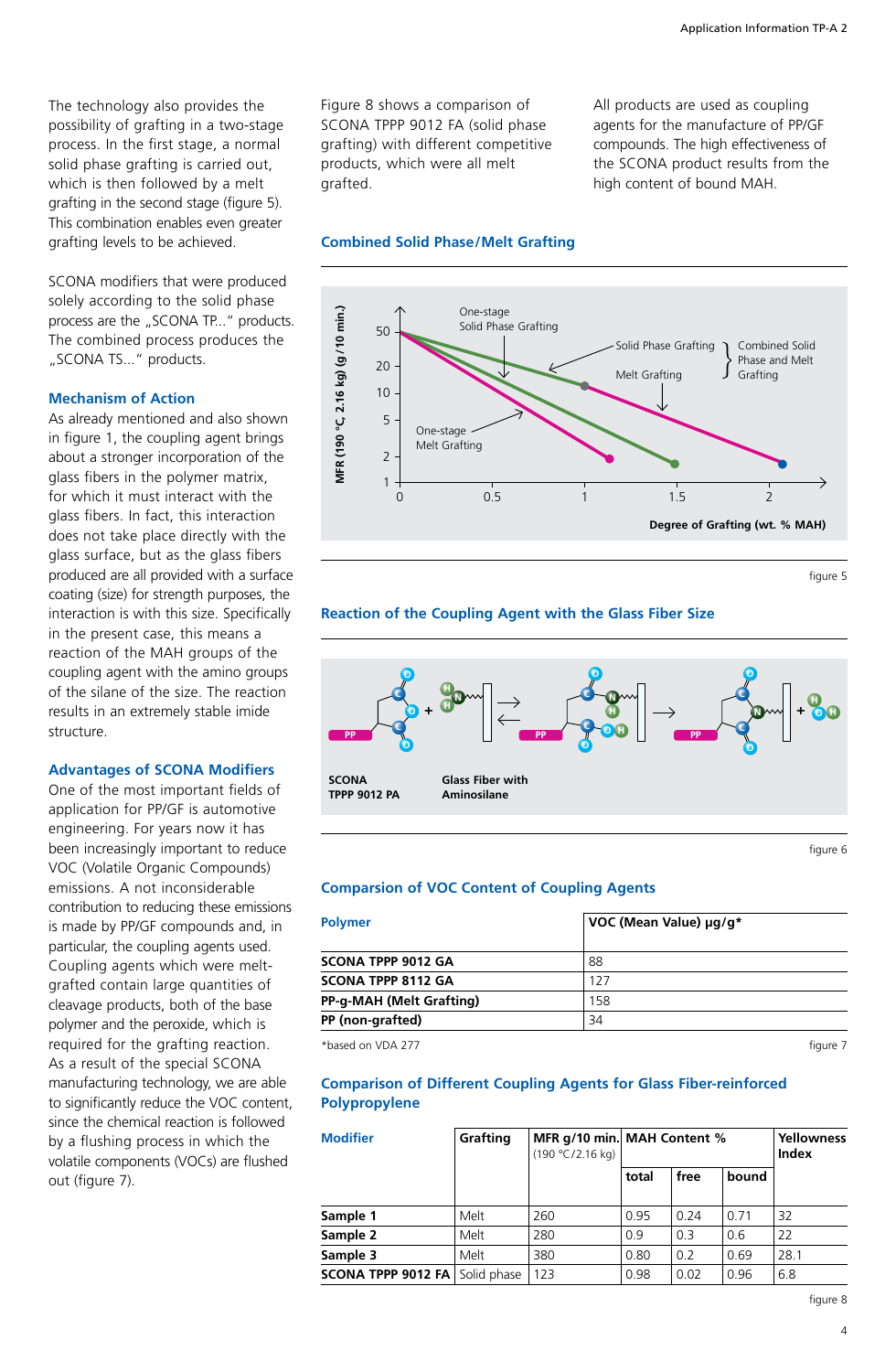### **Better Impact Strength as a Result of the Coupling Agent having a higher MAH Content**



## **Influence of Increasing Coupling Agent Quantity on the Properties of the PP/GF Compound**



Figure 9 illustrates this once again by example of the impact strength and notched impact strength. The high content of free MAH in the competitor's products is responsible for the high VOC emissions of these products. Furthermore, the free MAH also naturally reacts with the glass size, thereby coating the surface without actually contributing to the bond between the glass and the polymer matrix.

The lower yellowness index is also a consequence of the solid phase grafting, since the temperature load in this manufacturing method is significantly lower. The high temperature and short dwell times of melt grafting generally give fluctuating results in terms of the MAH content and the molecular weight; the solid phase technology can be better controlled and provides a more consistent coupling agent quality.

Figure 9 also shows that there is an optimum for the mechanical properties. Greater coupling agent quantities do not lead to any improvement or a slight deterioration is even observed. Nevertheless, it may sometimes be necessary to use a fractionally greater quantity because in the case of specific applications, such as suds containers for washing solutions in washing machines (white goods, suds discharge), it is only in this way that the necessary alkali resistance be achieved (figure 10).

figure 10

# **Product Recommendations for Glass Fiber-reinforced PA and PP**

#### **Coupling Agents for Polyamide**

|                           | <b>Base Polymer</b>                                      | Grafting | MFR (190 °C/2.16 ka)           | <b>MAH Content</b> |
|---------------------------|----------------------------------------------------------|----------|--------------------------------|--------------------|
| <b>SCONA TSEB 2113 GB</b> | Ethylene Butylacrylate   Solid Phase + Melt<br>Copolvmer |          | l 3-8 cm <sup>3</sup> /10 min. | $0.6\%$            |

|  | <b>Coupling Agents for Polypropylene</b> |  |  |
|--|------------------------------------------|--|--|
|  |                                          |  |  |

|                                                        | <b>Base Polymer</b> | Grafting    | <b>MFR</b> (190 °C/2.16 kg) | <b>MAH Content</b> |  |
|--------------------------------------------------------|---------------------|-------------|-----------------------------|--------------------|--|
| <b>SCONA TPPP 9012 FA</b><br>SCONA TPPP 9012 GA        | <b>PP</b>           | Solid Phase | 50-110 g/10 min.            | $> 0.9\%$          |  |
| <b>SCONA TPPP 9112 FA</b><br><b>SCONA TPPP 9112 GA</b> | <b>PP</b>           | Solid Phase | 70-120 g/10 min.            | $>1\%$             |  |
| <b>SCONA TPPP 9212</b>                                 | <b>PP</b>           | Solid Phase | 80-140 g/10 min.            | $> 1.8 \%$         |  |

 $FA = Power$   $GA = Granulate$